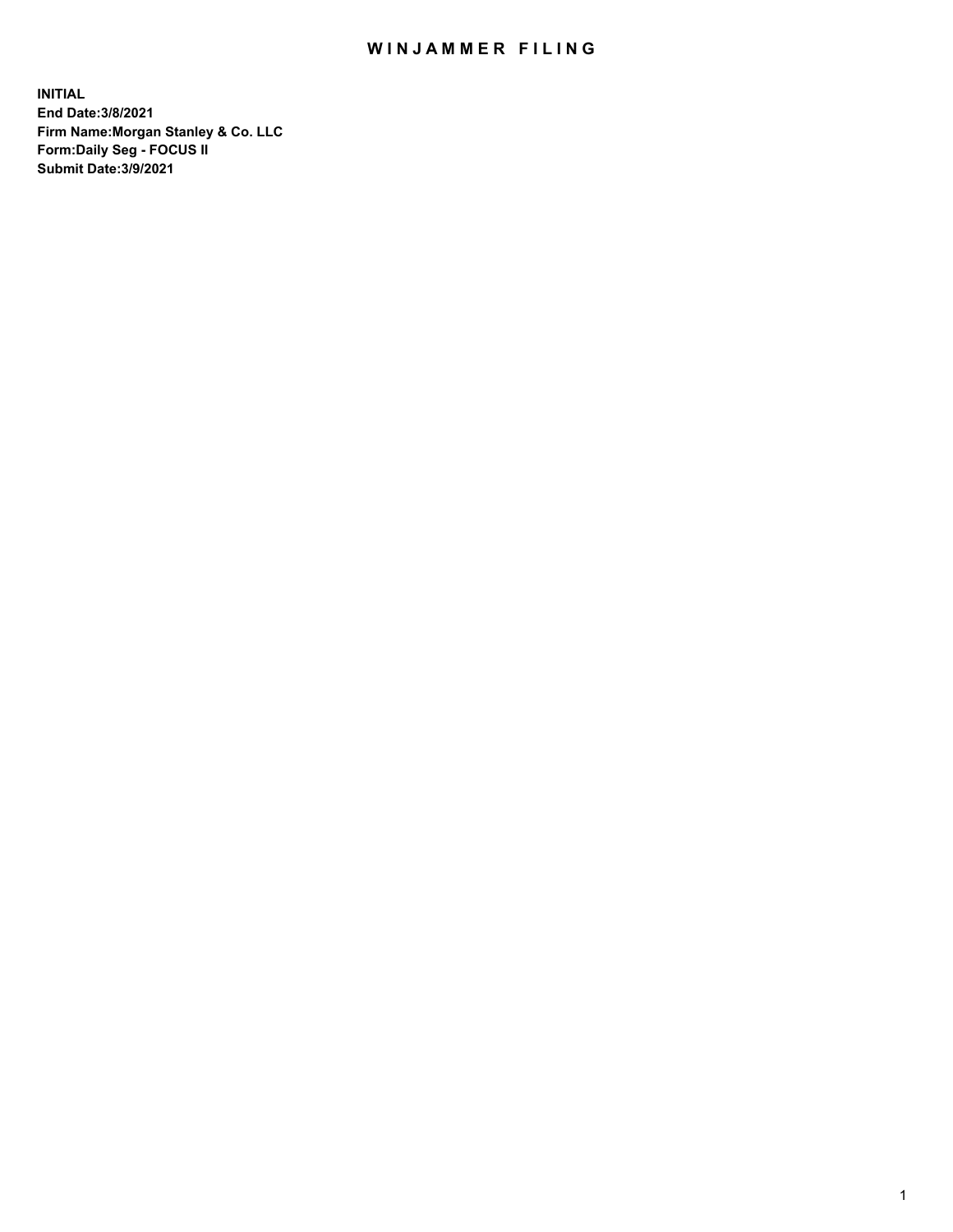**INITIAL End Date:3/8/2021 Firm Name:Morgan Stanley & Co. LLC Form:Daily Seg - FOCUS II Submit Date:3/9/2021 Daily Segregation - Cover Page**

| Name of Company                                                                                                                                                                                                                                                                                                                | Morgan Stanley & Co. LLC                                   |
|--------------------------------------------------------------------------------------------------------------------------------------------------------------------------------------------------------------------------------------------------------------------------------------------------------------------------------|------------------------------------------------------------|
| <b>Contact Name</b>                                                                                                                                                                                                                                                                                                            | <b>Ikram Shah</b>                                          |
| <b>Contact Phone Number</b>                                                                                                                                                                                                                                                                                                    | 212-276-0963                                               |
| <b>Contact Email Address</b>                                                                                                                                                                                                                                                                                                   | lkram.shah@morganstanley.com                               |
| FCM's Customer Segregated Funds Residual Interest Target (choose one):<br>a. Minimum dollar amount: ; or<br>b. Minimum percentage of customer segregated funds required:% ; or<br>c. Dollar amount range between: and; or<br>d. Percentage range of customer segregated funds required between:% and%.                         | 235,000,000<br><u>0</u><br><u>00</u><br>0 <sup>0</sup>     |
| FCM's Customer Secured Amount Funds Residual Interest Target (choose one):<br>a. Minimum dollar amount: ; or<br>b. Minimum percentage of customer secured funds required:%; or<br>c. Dollar amount range between: and; or<br>d. Percentage range of customer secured funds required between:% and%.                            | 140,000,000<br><u>0</u><br><u>0 0</u><br>0 Q               |
| FCM's Cleared Swaps Customer Collateral Residual Interest Target (choose one):<br>a. Minimum dollar amount: ; or<br>b. Minimum percentage of cleared swaps customer collateral required:% ; or<br>c. Dollar amount range between: and; or<br>d. Percentage range of cleared swaps customer collateral required between:% and%. | 92,000,000<br><u>0</u><br>0 <sup>0</sup><br>0 <sub>0</sub> |

Attach supporting documents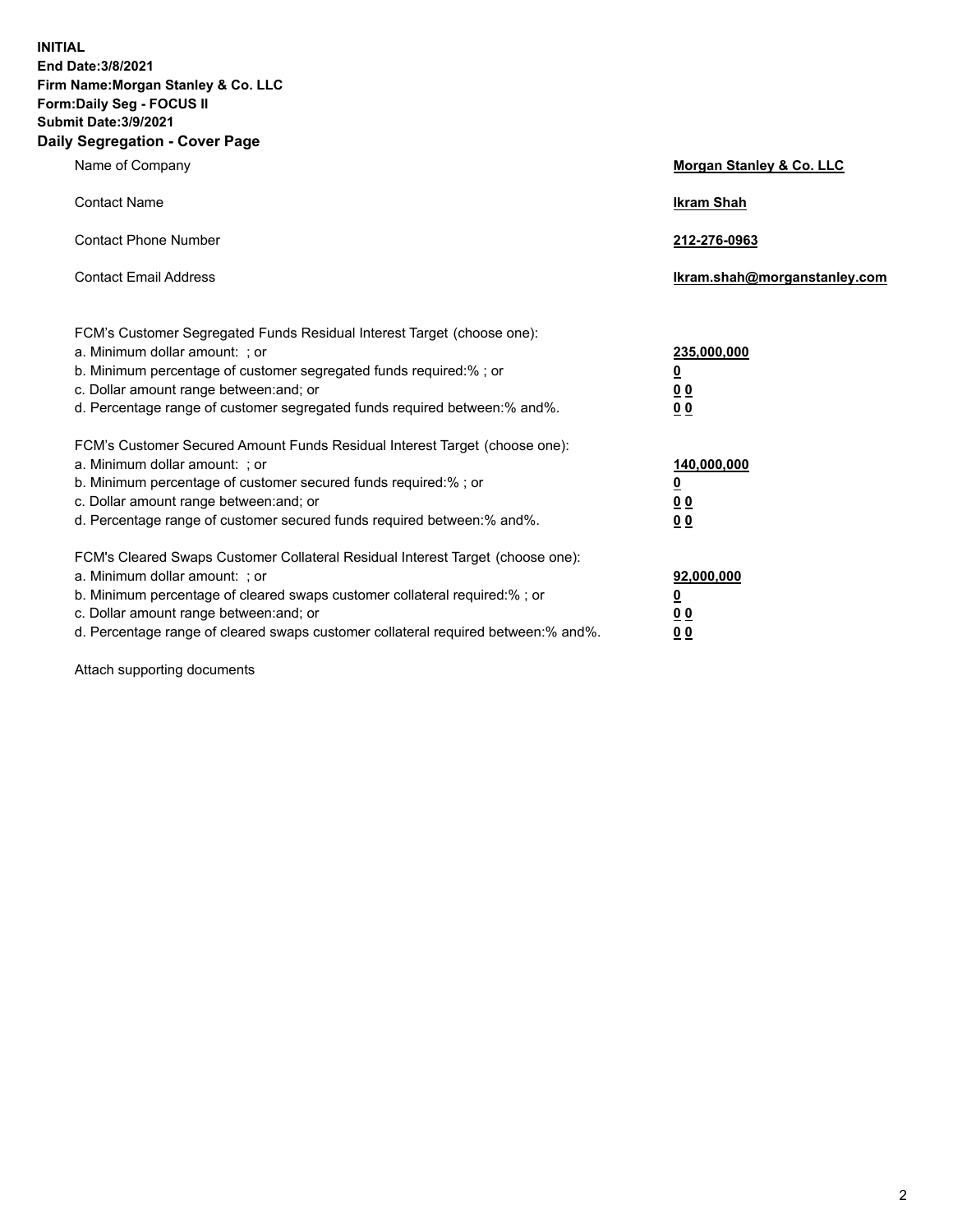## **INITIAL End Date:3/8/2021 Firm Name:Morgan Stanley & Co. LLC Form:Daily Seg - FOCUS II Submit Date:3/9/2021 Daily Segregation - Secured Amounts**

Foreign Futures and Foreign Options Secured Amounts Amount required to be set aside pursuant to law, rule or regulation of a foreign government or a rule of a self-regulatory organization authorized thereunder 1. Net ledger balance - Foreign Futures and Foreign Option Trading - All Customers A. Cash **4,600,859,284** [7315] B. Securities (at market) **2,276,683,622** [7317] 2. Net unrealized profit (loss) in open futures contracts traded on a foreign board of trade **795,440,242** [7325] 3. Exchange traded options a. Market value of open option contracts purchased on a foreign board of trade **20,585,820** [7335] b. Market value of open contracts granted (sold) on a foreign board of trade **-19,011,819** [7337] 4. Net equity (deficit) (add lines 1. 2. and 3.) **7,674,557,149** [7345] 5. Account liquidating to a deficit and account with a debit balances - gross amount **66,185,865** [7351] Less: amount offset by customer owned securities **-59,250,136** [7352] **6,935,729**

- 6. Amount required to be set aside as the secured amount Net Liquidating Equity Method (add lines 4 and 5)
- 7. Greater of amount required to be set aside pursuant to foreign jurisdiction (above) or line 6.

## FUNDS DEPOSITED IN SEPARATE REGULATION 30.7 ACCOUNTS

- 1. Cash in banks
	- A. Banks located in the United States **602,030,895** [7500]
	- B. Other banks qualified under Regulation 30.7 **748,359,446** [7520] **1,350,390,341**
- 2. Securities
	- A. In safekeeping with banks located in the United States **528,640,468** [7540]
	- B. In safekeeping with other banks qualified under Regulation 30.7 **22,328,909** [7560] **550,969,377**
- 3. Equities with registered futures commission merchants
	-
	- B. Securities **0** [7590]
	- C. Unrealized gain (loss) on open futures contracts **1,338,493** [7600]
	- D. Value of long option contracts **0** [7610]
	- E. Value of short option contracts **0** [7615] **23,785,763** [7620]
- 4. Amounts held by clearing organizations of foreign boards of trade
	-
	- B. Securities **0** [7650]
	- C. Amount due to (from) clearing organization daily variation **0** [7660]
	- D. Value of long option contracts **0** [7670]
	- E. Value of short option contracts **0** [7675] **0** [7680]
- 5. Amounts held by members of foreign boards of trade
	-
	-
	- C. Unrealized gain (loss) on open futures contracts **794,101,749** [7720]
	- D. Value of long option contracts **20,585,820** [7730]
	- E. Value of short option contracts **-19,011,819** [7735] **5,971,413,388**
- 6. Amounts with other depositories designated by a foreign board of trade **0** [7760]
- 7. Segregated funds on hand **0** [7765]
- 8. Total funds in separate section 30.7 accounts **7,896,558,869** [7770]
- 9. Excess (deficiency) Set Aside for Secured Amount (subtract line 7 Secured Statement Page 1 from Line 8)
- 10. Management Target Amount for Excess funds in separate section 30.7 accounts **140,000,000** [7780]
- 11. Excess (deficiency) funds in separate 30.7 accounts over (under) Management Target **75,065,991** [7785]

**0** [7305]

[7354] **7,681,492,878** [7355]

**7,681,492,878** [7360]

[7530]

[7570]

A. Cash **22,447,270** [7580]

A. Cash **0** [7640]

 A. Cash **3,450,023,393** [7700] B. Securities **1,725,714,245** [7710] [7740] **215,065,991** [7380]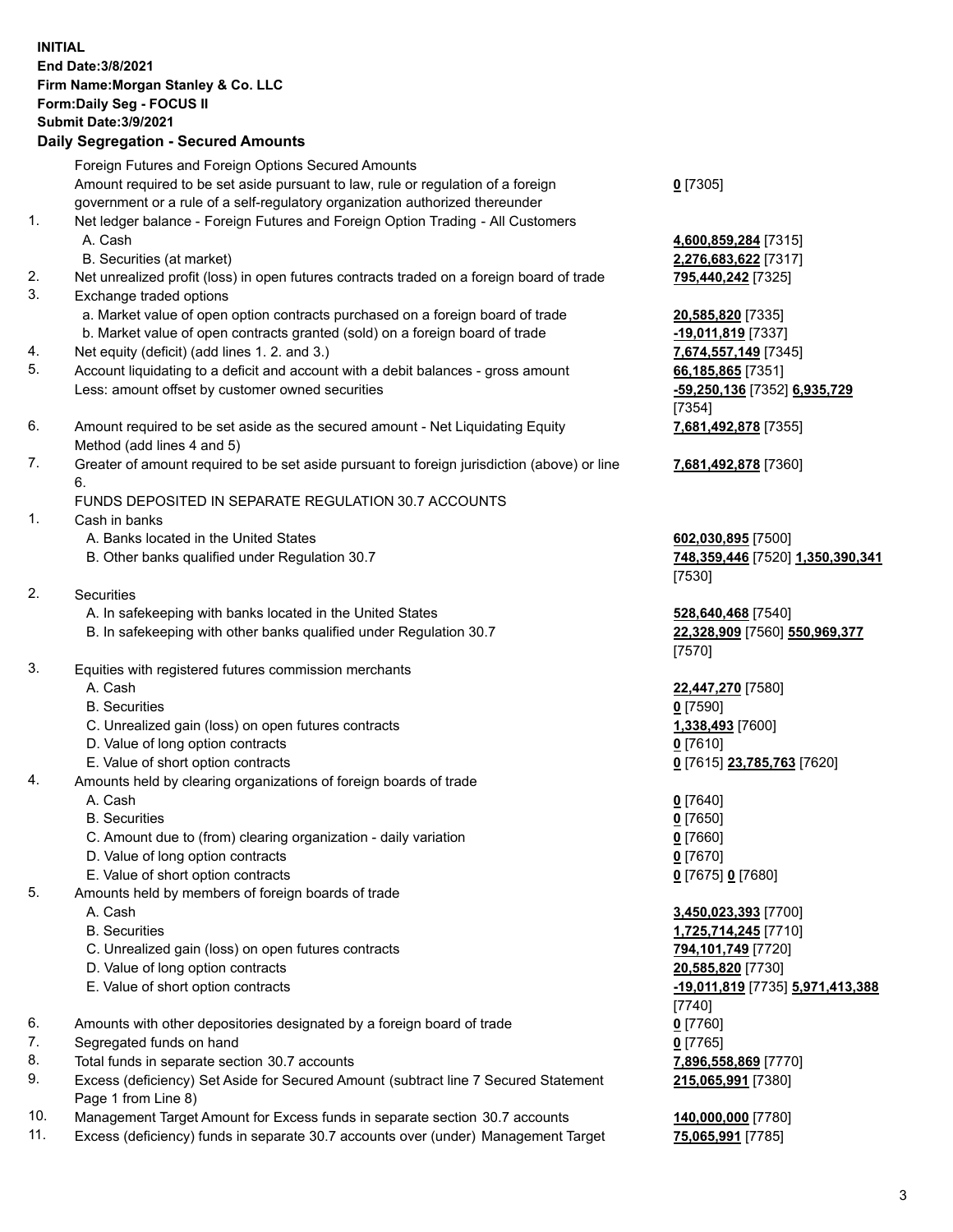|          | <b>INITIAL</b><br>End Date: 3/8/2021<br>Firm Name: Morgan Stanley & Co. LLC<br>Form: Daily Seg - FOCUS II<br><b>Submit Date: 3/9/2021</b><br>Daily Segregation - Segregation Statement |                               |
|----------|----------------------------------------------------------------------------------------------------------------------------------------------------------------------------------------|-------------------------------|
|          | SEGREGATION REQUIREMENTS(Section 4d(2) of the CEAct)                                                                                                                                   |                               |
| 1.       | Net ledger balance                                                                                                                                                                     |                               |
|          | A. Cash                                                                                                                                                                                | 15,834,956,071 [7010]         |
|          | B. Securities (at market)                                                                                                                                                              | 8,045,936,193 [7020]          |
| 2.       | Net unrealized profit (loss) in open futures contracts traded on a contract market                                                                                                     | 94,065,780 [7030]             |
| 3.       | Exchange traded options                                                                                                                                                                |                               |
|          | A. Add market value of open option contracts purchased on a contract market                                                                                                            | 708,432,506 [7032]            |
|          | B. Deduct market value of open option contracts granted (sold) on a contract market                                                                                                    | 431,226,804 [7033]            |
| 4.<br>5. | Net equity (deficit) (add lines 1, 2 and 3)                                                                                                                                            | 24,252,163,746 [7040]         |
|          | Accounts liquidating to a deficit and accounts with<br>debit balances - gross amount                                                                                                   | 681,463,750 [7045]            |
|          | Less: amount offset by customer securities                                                                                                                                             | -673,292,707 [7047] 8,171,043 |
|          |                                                                                                                                                                                        | [7050]                        |
| 6.       | Amount required to be segregated (add lines 4 and 5)                                                                                                                                   | 24,260,334,789 [7060]         |
|          | FUNDS IN SEGREGATED ACCOUNTS                                                                                                                                                           |                               |
| 7.       | Deposited in segregated funds bank accounts                                                                                                                                            |                               |
|          | A. Cash                                                                                                                                                                                | 3,554,833,581 [7070]          |
|          | B. Securities representing investments of customers' funds (at market)                                                                                                                 | $0$ [7080]                    |
|          | C. Securities held for particular customers or option customers in lieu of cash (at<br>market)                                                                                         | 1,263,454,522 [7090]          |
| 8.       | Margins on deposit with derivatives clearing organizations of contract markets                                                                                                         |                               |
|          | A. Cash                                                                                                                                                                                | 13,161,092,202 [7100]         |
|          | B. Securities representing investments of customers' funds (at market)                                                                                                                 | $0$ [7110]                    |
|          | C. Securities held for particular customers or option customers in lieu of cash (at<br>market)                                                                                         | 6,782,481,671 [7120]          |
| 9.       | Net settlement from (to) derivatives clearing organizations of contract markets                                                                                                        | -403,992,400 [7130]           |
| 10.      | Exchange traded options                                                                                                                                                                |                               |
|          | A. Value of open long option contracts                                                                                                                                                 | 708,432,506 [7132]            |
|          | B. Value of open short option contracts                                                                                                                                                | 431,226,804 [7133]            |
| 11.      | Net equities with other FCMs                                                                                                                                                           |                               |
|          | A. Net liquidating equity                                                                                                                                                              | 8,997,920 [7140]              |
|          | B. Securities representing investments of customers' funds (at market)                                                                                                                 | $0$ [7160]                    |
|          | C. Securities held for particular customers or option customers in lieu of cash (at<br>market)                                                                                         | $0$ [7170]                    |
| 12.      | Segregated funds on hand                                                                                                                                                               | $0$ [7150]                    |
| 13.      | Total amount in segregation (add lines 7 through 12)                                                                                                                                   | 24,644,073,198 [7180]         |
| 14.      | Excess (deficiency) funds in segregation (subtract line 6 from line 13)                                                                                                                | 383,738,409 [7190]            |
| 15.      | Management Target Amount for Excess funds in segregation                                                                                                                               | 235,000,000 [7194]            |
| 16.      | Excess (deficiency) funds in segregation over (under) Management Target Amount                                                                                                         | 148,738,409 [7198]            |

15. Management Target Amount for Excess funds in segregation<br>16. Excess (deficiency) funds in segregation over (under) Manag Excess (deficiency) funds in segregation over (under) Management Target Amount Excess